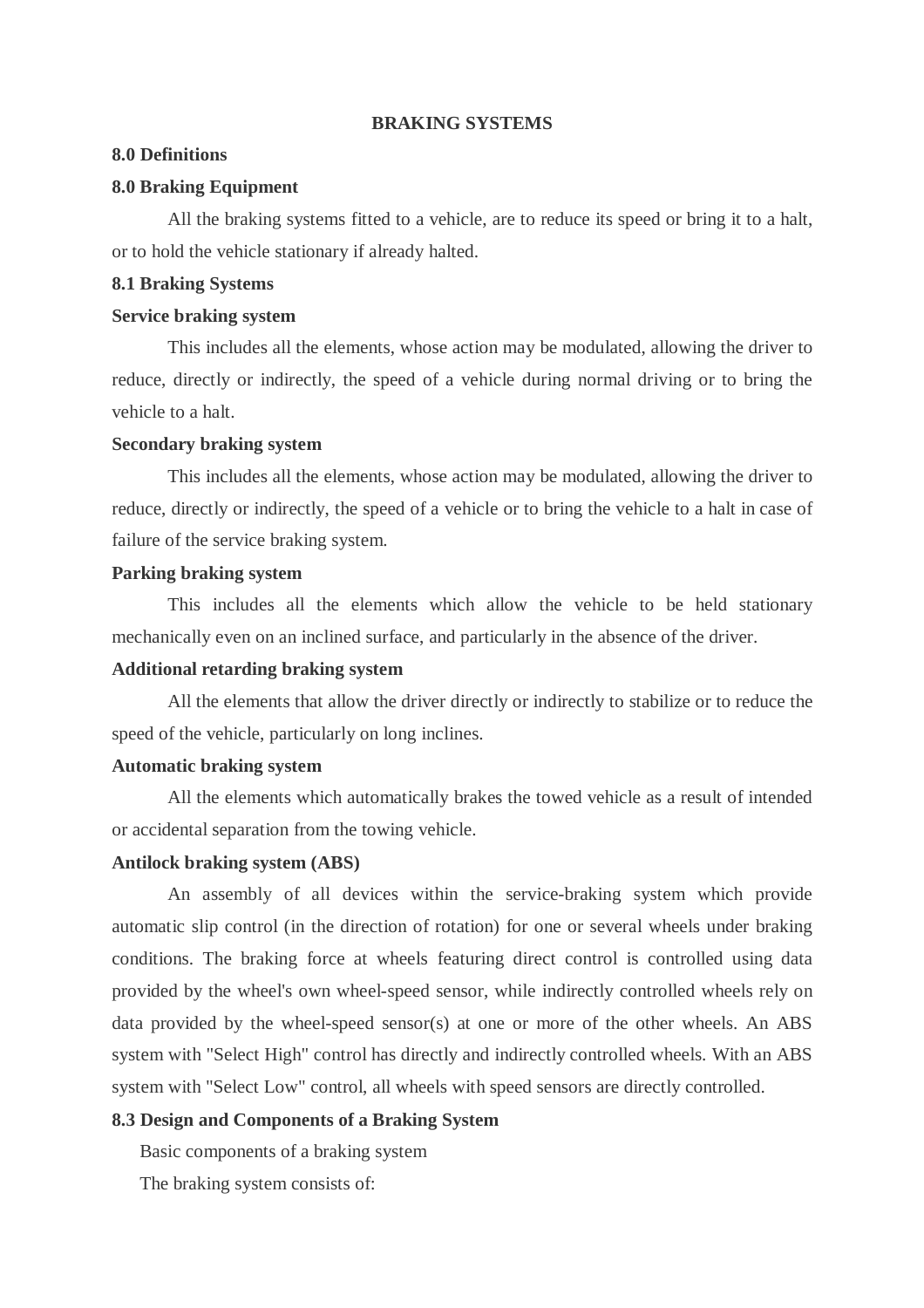- $\triangleright$  Energy supply,
- $\triangleright$  A control device
- $\triangleright$  A transmission device for controlling braking force, and for activating the engine brake, parking brake, and retarder,
- $\triangleright$  Additional equipment in the towing vehicle for braking the trailer.
- $\triangleright$  Wheel brakes.

Each of those components affects the braking forces which are decisive for slowing down the vehicle or vehicle combination.

### **8.4 Braking-System Applications**

Legal regulations stipulate that the braking system on a heavy commercial vehicle will consist of:

- $\triangleright$  Service brakes.
- $\triangleright$  Secondary brakes,
- $\triangleright$  Parking brake,
- $\triangleright$  Additional retarding braking systems, and
- $\triangleright$  Self-actuated braking system.

The service and parking brakes are equipped with separate individual control and transmission devices. The service brakes are generally applied with the foot, while the parking brake can be actuated with either hand or foot. The secondary braking system frequently shares components with the service or parking brakes. For instance, when one circuit in a dual-circuit service-braking system also functions as secondary brake, the additional retarding braking system, which acts as a supplementary, wear-free unit, is especially useful for relieving the service brakes on long downgrades. Self-actuated (automatic) braking systems apply to trailers only.

### **8.5 Brake-Circuit Configurations**

Legal regulations stipulate a dual-circuit transmission system as mandatory. There are five available options, but versions II and X have become standard in use. As the brake lines, hoses, connections, and static and dynamic seals remain at a low level of complication, the probability of failure due to leaks is comparable to that achieved with a single-circuit system. The potential response to failure of a circuit due to overheating at one wheel points up a serious weakness in the HI, LL and HH distribution patterns, where loss of both brake circuits on a wheel could lead to total brake-system failure.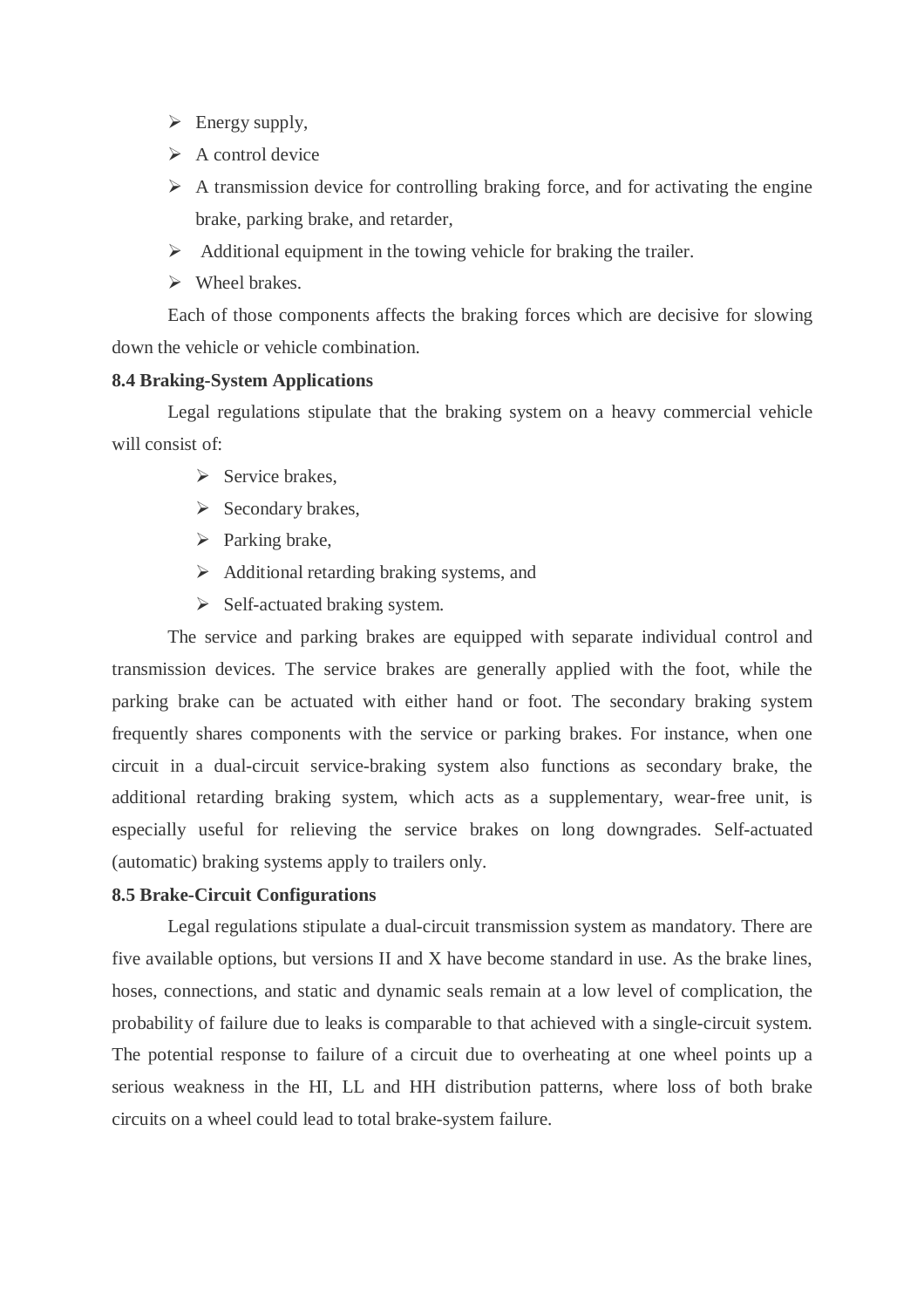Vehicles with a forward weight bias use distribution pattern X to fulfil the regulatory requirements. The II distribution pattern is an excellent solution for vehicles with rear weight bias and mid-range and heavy commercial vehicles.

# **8.5.1 Brake-Circuit Configuration: Variants**

1 Brake circuit 1; 2 Brake circuit 2.;

## **II distribution pattern**

Front-axle/rear-axle split. One circuit brakes the front axle and the other the rear axle.



(a) II-distribution

# **X distribution pattern**

Diagonal distribution pattern. Each circuit brakes a given front wheel and the diagonally opposite rear wheel.



## (b) X-distribution

# **HI distribution pattern**

Front-axle and rear-axle/front-axle split. One circuit brakes the front and rear axles, and one circuit brakes only the front axle.



(c) HI-distribution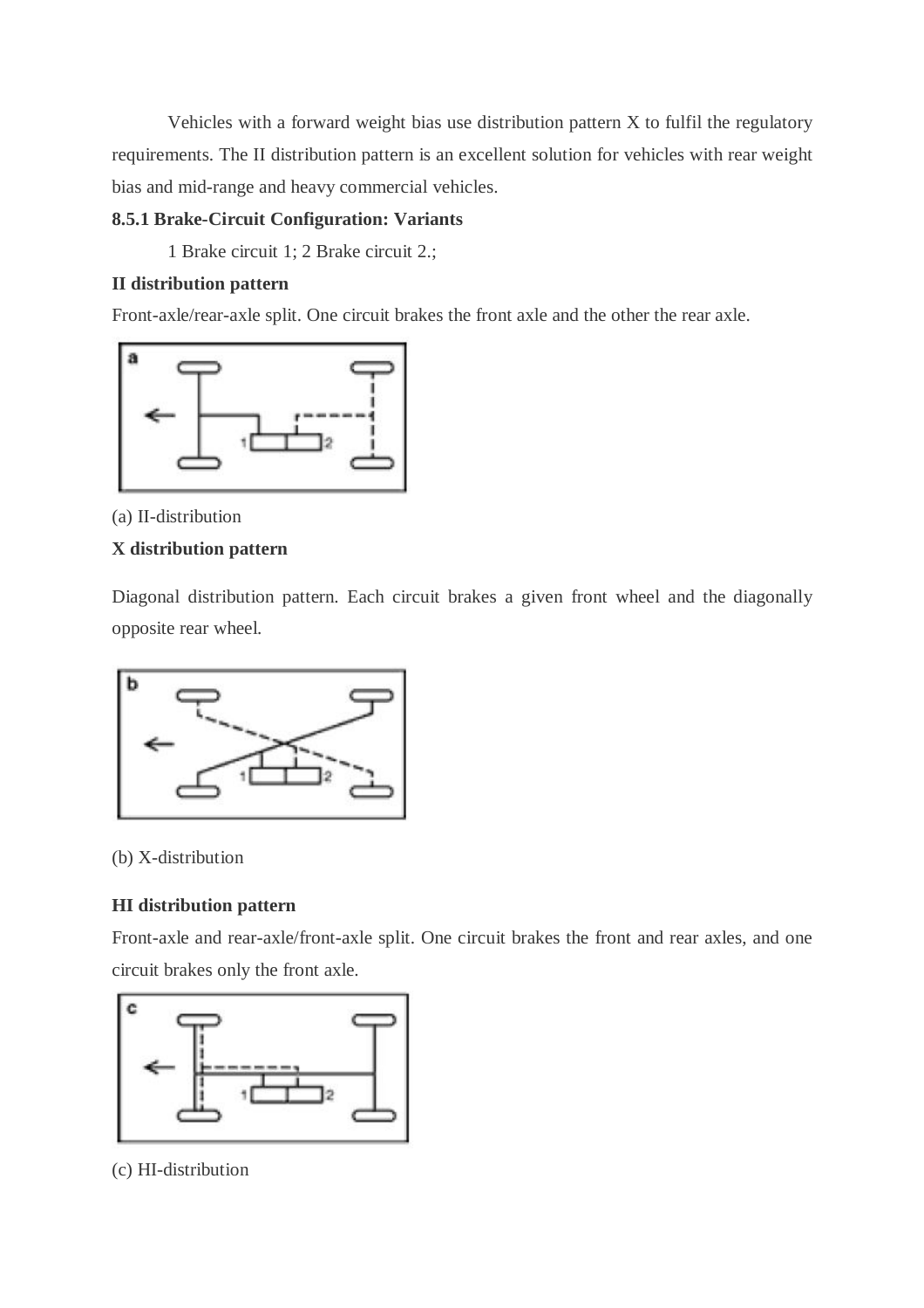# **LL distribution pattern**

Front-axle and rear-wheel/front-axle and rear-wheel split. Each circuit brakes the front axle and one rear wheel.



(d) LL distribution

# **HH distribution pattern**

Front-axle and rear-axle/front-axle and rear-axle split. Each circuit brakes the front axle and the rear axle.



(e) HH-distribution

# **8.6 Braking Systems for Passenger Cars and Light Utility Vehicles Control Devices**

The control device consists of:

- $\triangleright$  Brake pedal,
- $\triangleright$  Vacuum brake booster,
- $\triangleright$  Master cylinder,
- $\triangleright$  Brake-fluid reservoir.
- $\triangleright$  Device to warn of a brake-circuit failure and/or low brake-fluid level.

In addition to the basic equipment listed above, hydraulic boosters or hydraulic non muscular- energy braking systems may be used in certain applications. In non muscularenergy systems, the brake booster and master cylinder are replaced by a brake valve. The force at the pedal is modulated to achieve the desired brake pressure. High-pressure pumps and accumulators are included to generate and to store the requisite energy.

# **8.7 Definitions of the Energy Supplying Devices**

**Muscular-energy braking system**